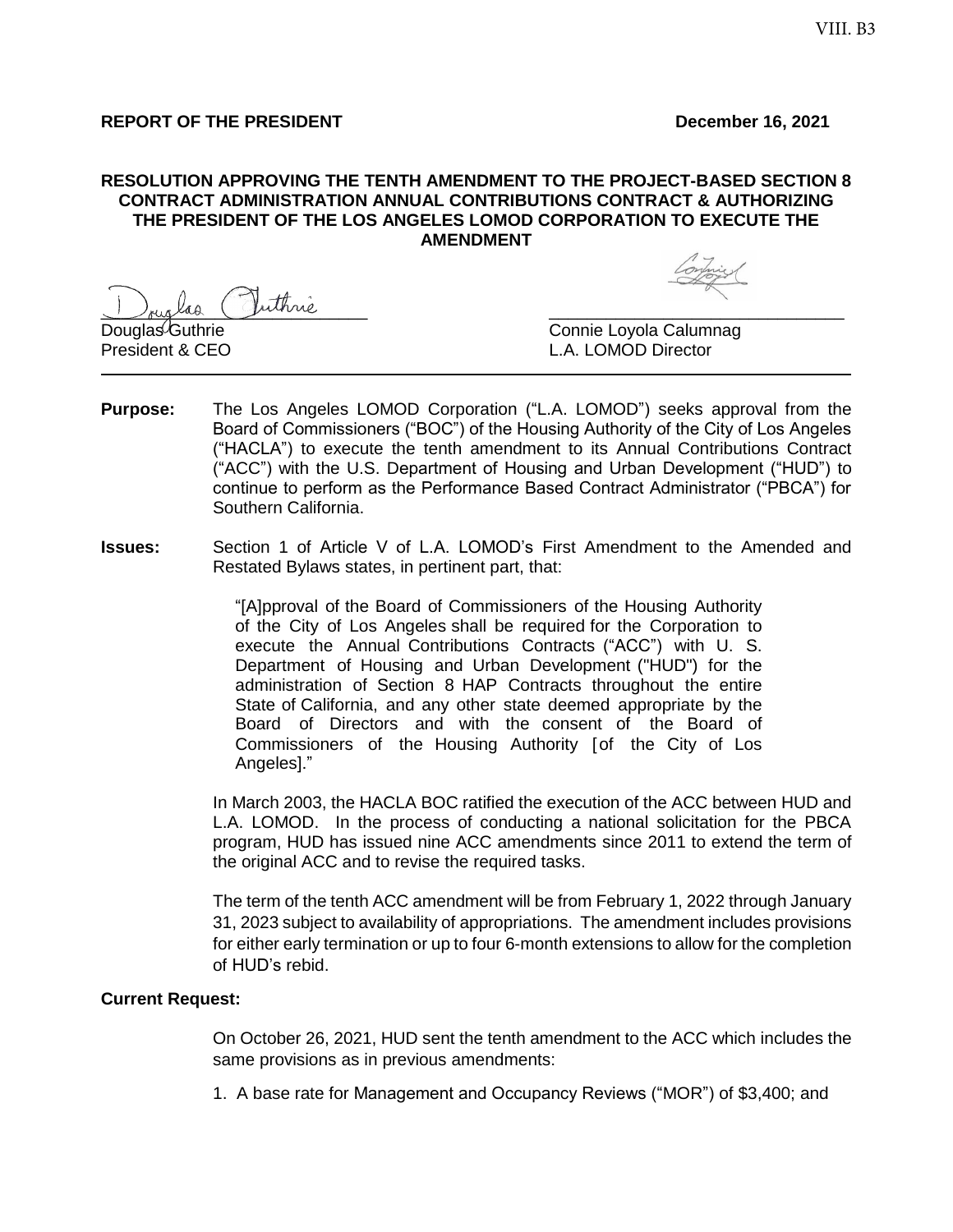- 2. A per unit rate compensation of 1.90% of Fair Market Rents (FMR).
- **Funding:** The Chief Administrative Officer confirms the following:

*Source of Funds:* L.A. LOMOD receives Section 8 administrative fees under the PBCA ACC for administering Housing Assistance Payments to owners of Section 8 project-based buildings.

*Budget and Program Impact:* The administrative fees received cover all of L.A. LOMOD's expenditures. The proposed FY 2022 budget includes all staffing and expenses necessary to effectively carry out all ACC tasks.

#### **Attachment:**

- 1. Resolution
- 2. Tenth ACC Amendment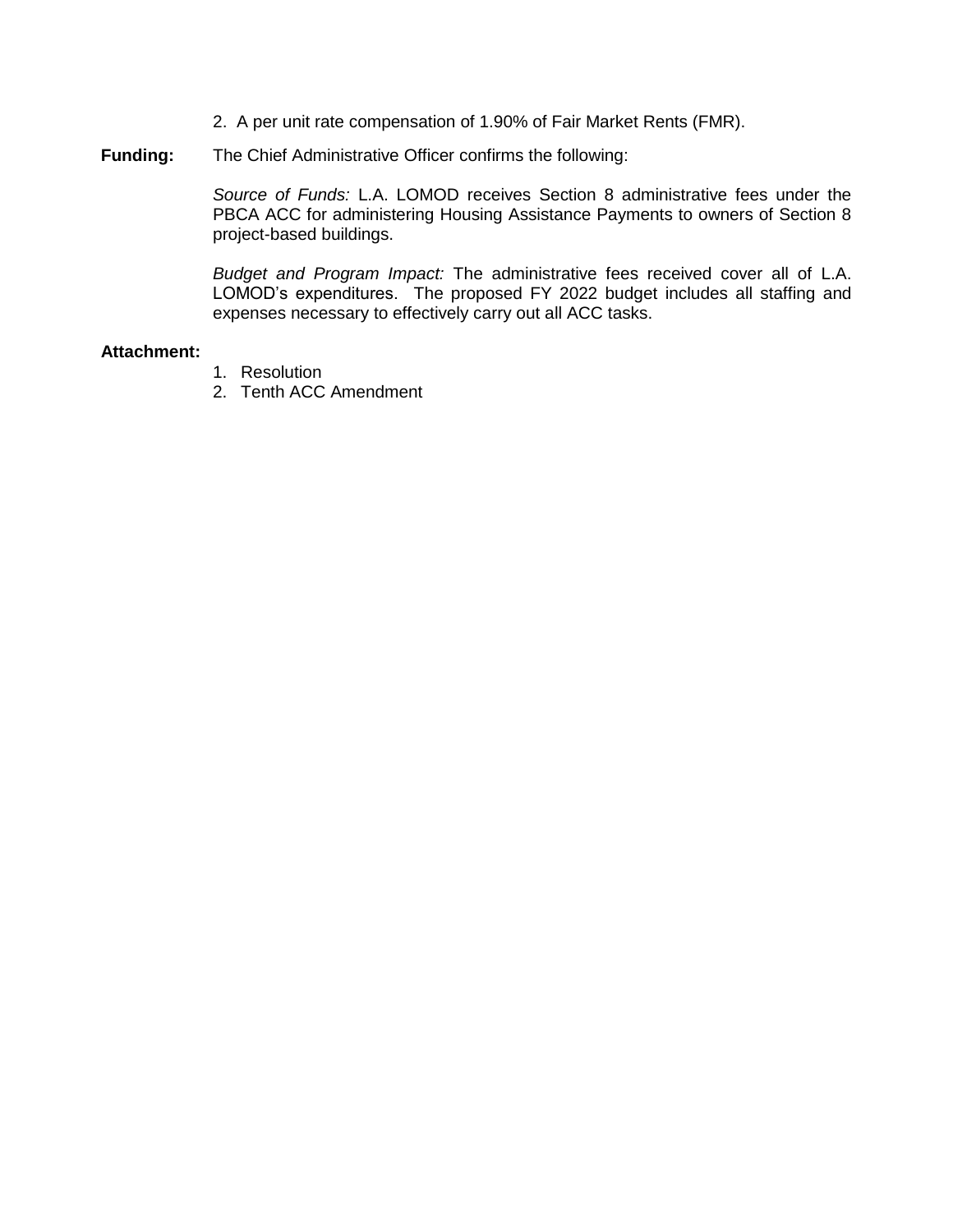#### **RESOLUTION NO.\_\_\_\_\_\_\_\_\_\_\_\_\_\_**

#### **RESOLUTION APPROVING THE TENTH AMENDMENT TO THE PROJECT-BASED SECTION 8 CONTRACT ADMINISTRATION ANNUAL CONTRIBUTIONS CONTRACT & AUTHORIZING THE PRESIDENT OF THE LOS ANGELES LOMOD CORPORATION TO EXECUTE THE AMENDMENT**

**WHEREAS,** in 1973, the Housing Authority of the City of Los Angeles ("HACLA") created the Los Angeles LOMOD Corporation ("L.A. LOMOD"), a nonprofit corporation, to increase affordable housing in the City of Los Angeles; and

**WHEREAS,** on July 26, 2002 the Board of Directors adopted amendments to L.A. LOMOD's Articles of Incorporation and Bylaws as requested by the U. S. Department of Housing and Urban Development ("HUD") in connection with the L.A. LOMOD's proposal to provide contract administration services for Section 8 Project-based Housing Assistance Payments ("HAP") Contracts in ten Southern California counties; and

**WHEREAS,** Article V of L.A. LOMOD's First Amendment to the Amended and Restated Bylaws require approval of the Board of Commissioners of HACLA for L.A. LOMOD to execute the Annual Contributions Contracts ("ACC"); and

**WHEREAS,** in March 2003, the Board of Commissioners of HACLA ratified the execution of the ACC between HUD and L.A. LOMOD; and

**WHEREAS,** subsequent amendments to the ACC were issued by HUD in 2011, 2012, 2014, 2016, 2017, 2018, 2019, and 2020; and

**WHEREAS,** the term of the tenth amendment to the ACC will be from February 1, 2022 to January 31, 2023.

**NOW, THEREFORE, BE IT RESOLVED** that the Board of Commissioners hereby approves the Tenth Amendment to the Project-Based Section 8 Contract Administration Annual Contributions Contract ("ACC") and authorizes the President of L.A. LOMOD to execute the amendment.

**BE IT FURTHER RESOLVED** that this Resolution shall take effect immediately.

JAMES JOHNSON CITY OF LOS ANGELES

APPROVED AS TO FORM: HOUSING AUTHORITY OF THE

12/3/21 BY: -

BY: \_\_\_\_\_\_\_\_\_\_\_\_\_\_\_\_\_\_\_\_\_\_\_ BY: \_\_\_\_\_\_\_\_\_\_\_\_\_\_\_\_\_\_\_\_\_\_\_\_\_\_\_

General Counsel

DATE ADOPTED: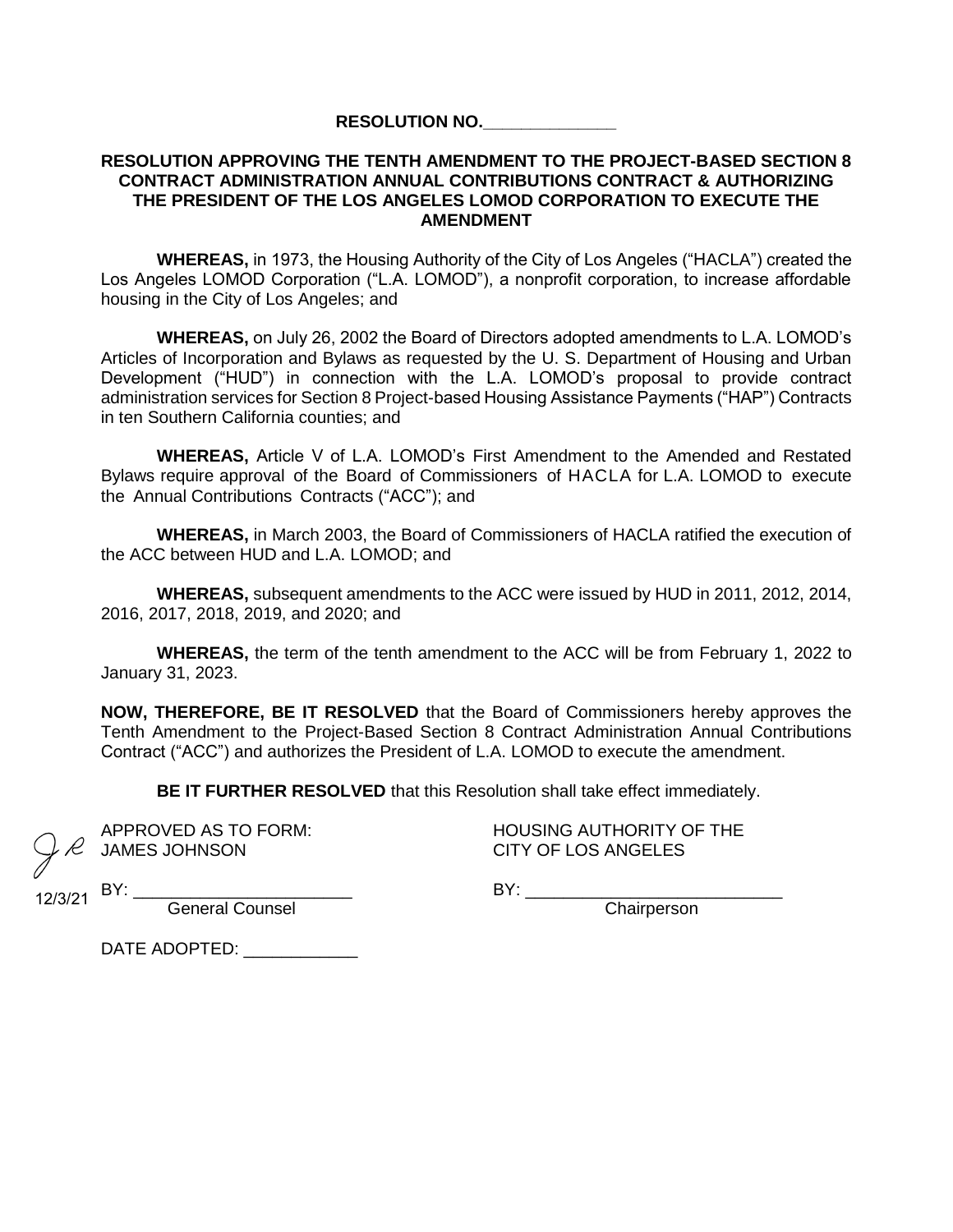# UNITED STATES DEPARTMENT OF HOUSING AND URBAN DEVELOPMENT

# OFFICE OF MULTIFAMILY HOUSING PROGRAMS

PROJECT-BASED SECTION 8 CONTRACT ADMINISTRATION

# TENTH AMENDMENT of TERM, INCENTIVE-BASED PERFORMANCE STANDARDS TASKS, and FEES to

PERFORMANCE-BASED ANNUAL CONTRIBUTIONS CONTRACT,

# AS AMENDED BY THE NINTH AMENDMENT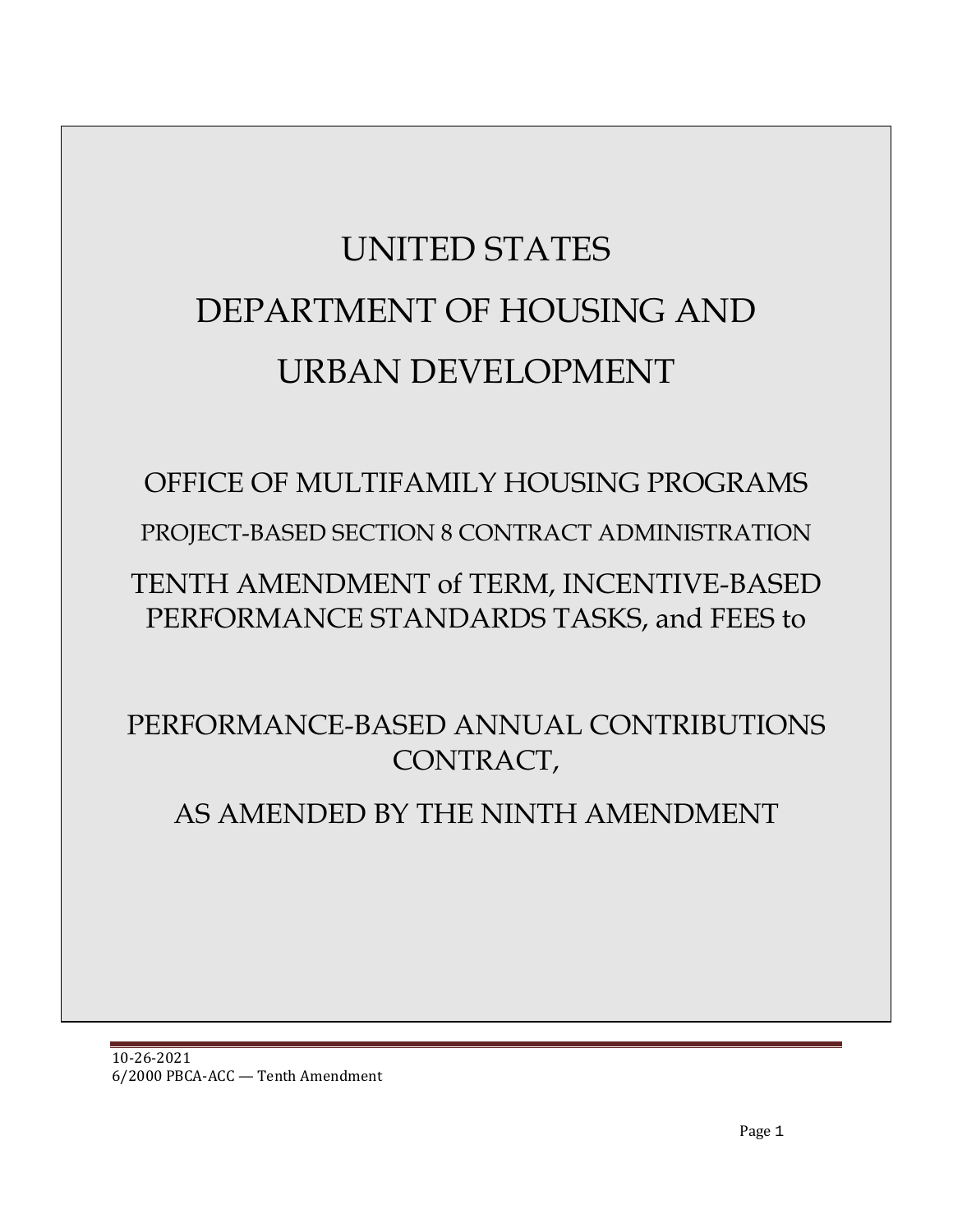This Tenth Amendment of Term, Incentive-Based Performance Standards Tasks, and Fees to the Performance-Based Annual Contributions Contract referenced in Section I. A. immediately below, as amended by the Ninth Amendment ("Tenth Amendment"), provides as follows:

## **I. RECITALS**

- A. The United States of America, acting by and through the Secretary of the Department of Housing and Urban Development ("HUD"), and 42 public housing agencies ("PHAs"), including the PHA identified on the Signature Page of this Tenth Amendment, previously entered into a Performance-Based Annual Contributions Contract ("ACC") for the administration of project-based section 8 Housing Assistance Payments ("HAP") contracts and related services with respect to covered section 8 units for the geographic area served by the PHA, as indicated on the Signature Page.<sup>1</sup> The ACCs were entered into pursuant to section 8 of the United States Housing Act of 1937, 42 U.S.C. § 1437f, on various dates between June 2000 and July 2005 following the award of each ACC.
- B. Section 2 d (2) of the ACC provides for an initial term of 36 calendar months, which commenced on the first day of the month of HUD's first assignment to the PHA of then existing HAP contracts for covered units.
- C. Consistent with all the terms and conditions of Section 2 of the ACC, HUD elected to renew each of the ACCs for two additional 12-month terms.
- D. Before expiration of the second 12-month renewal term, the Parties entered into one or more amendments to make various changes to the ACC and to extend the ACC term through September 30, 2011.
- E. Before September 30, 2011, the Parties entered into an agreement effective October 1, 2011 captioned "Amendment of Term, Incentive-Based Performance Standards Tasks, and Fees" ("First Amendment") to provide for a subsequent renewal term of the ACC through March 31, 2012 and for three additional, successive renewal terms of three calendar months each, which HUD was entitled to exercise at HUD's sole discretion and option. See First Amendment, Section II A. HUD exercised each of the three additional, successive renewal terms, the last of which expired on December 31, 2012. Further, the First Amendment revised various substantive terms of the ACC

<sup>1</sup> The PHA identified on the Signature Page is sometimes referred to herein as the Performance-Based Contract Administrator ("PBCA"). Collectively, HUD and the PHA are referred to herein as "the Parties."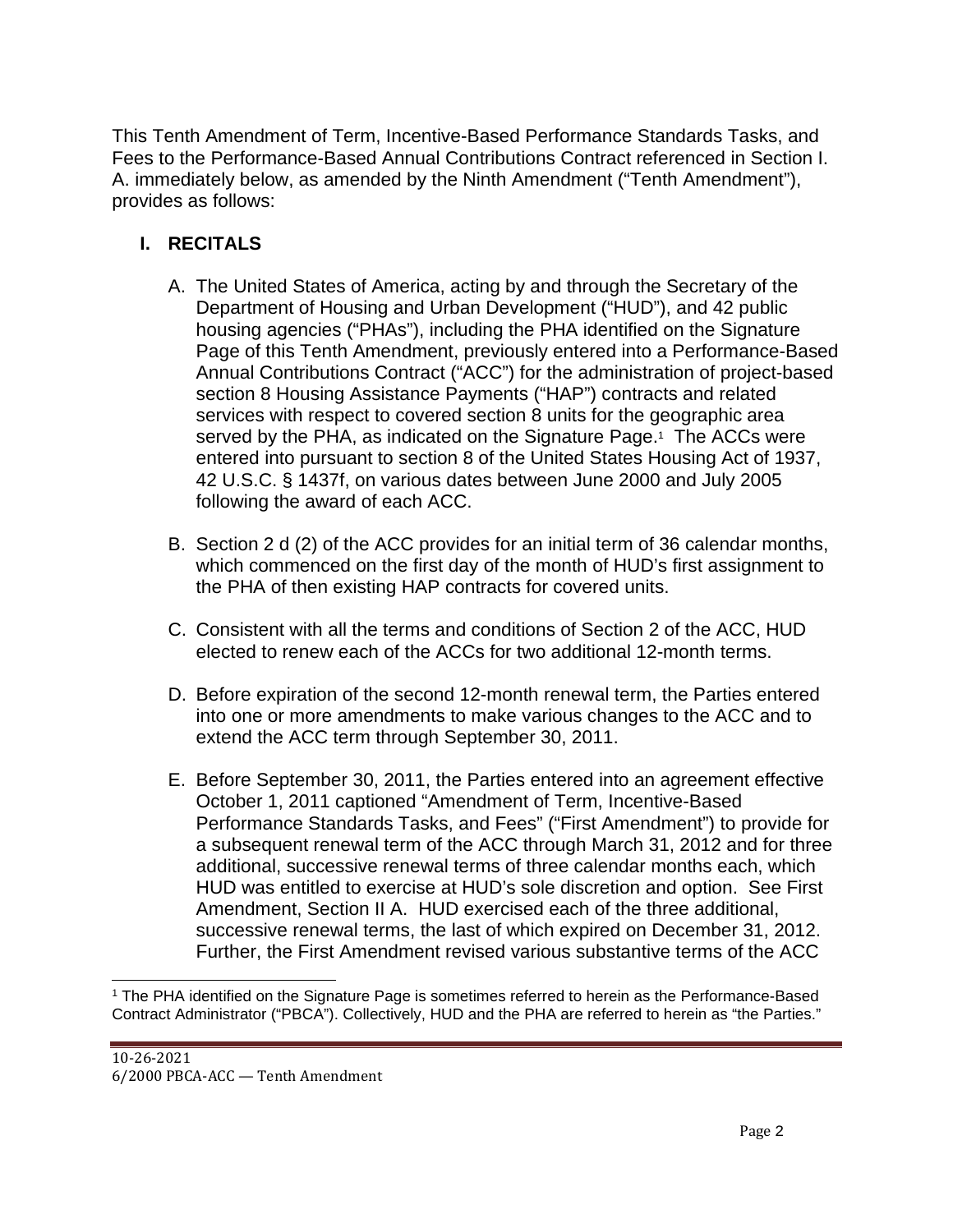as set forth in the remaining provisions of Section II of the First Amendment. See First Amendment, Section II B. and C.

- F. Before December 31, 2012, the Parties entered into an agreement effective January 1, 2013 captioned "Second Amendment of Term, Incentive-Based Performance Standards Tasks, and Fees" ("Second Amendment") to provide for a subsequent renewal term of the ACC through March 31, 2013 and for seven additional, successive renewal terms of three calendar months each, which HUD was entitled to exercise at HUD's sole discretion and option. See Second Amendment, Section II A. HUD exercised each of the seven successive renewal terms, the last of which ended on December 31, 2014. The Second Amendment did not alter any of the substantive terms of the ACC, as amended by the First Amendment but, for clarity, set forth the changes to the substantive terms made by the First Amendment. See Second Amendment, Section II B. and C.
- G. Before December 31, 2014, the Parties entered into an agreement effective January 1, 2015 captioned "Third Amendment of Term, Incentive-Based Performance Standards Tasks, and Fees" ("Third Amendment") to provide for a subsequent renewal term of the ACC through June 30, 2015 and for five additional, successive renewal terms of six calendar months each, which HUD was entitled to exercise at HUD's sole discretion and option. See Third Amendment, Section II A. The Third Amendment extended the term of the ACC, as amended by the First Amendment, without altering any of the substantive terms.
- H. During the term of the Third Amendment, a decision of the United States Court of Appeals for the Federal Circuit became final in which the court concluded that "Performance-Based Annual Contribution Contracts (PBACCs) are procurement contracts" and that, "[w]hen using a procurement contract, an agency must adhere to federal procurement laws, including the Competition in Contracting Act (CICA), 41 U.S.C. § 3301, as well as the Federal Acquisition Regulation (FAR)." U.S. v. CMS Contract Management Services, et al., 745 F.3d 1379, 1381 (Fed. Cir. 2014), cert. denied, 575 U.S. 962 (2015). Thereafter, HUD began preparing a solicitation for the procurement of PBCA services consistent with the court's decision ("Solicitation").
- I. HUD exercised the first two additional, successive renewal terms provided for in the Third Amendment, the second of which ended on June 30, 2016. Section II A. of the Third Amendment required HUD to give notice by June 1, 2016, in order to elect the third renewal term; by December 1, 2016, in order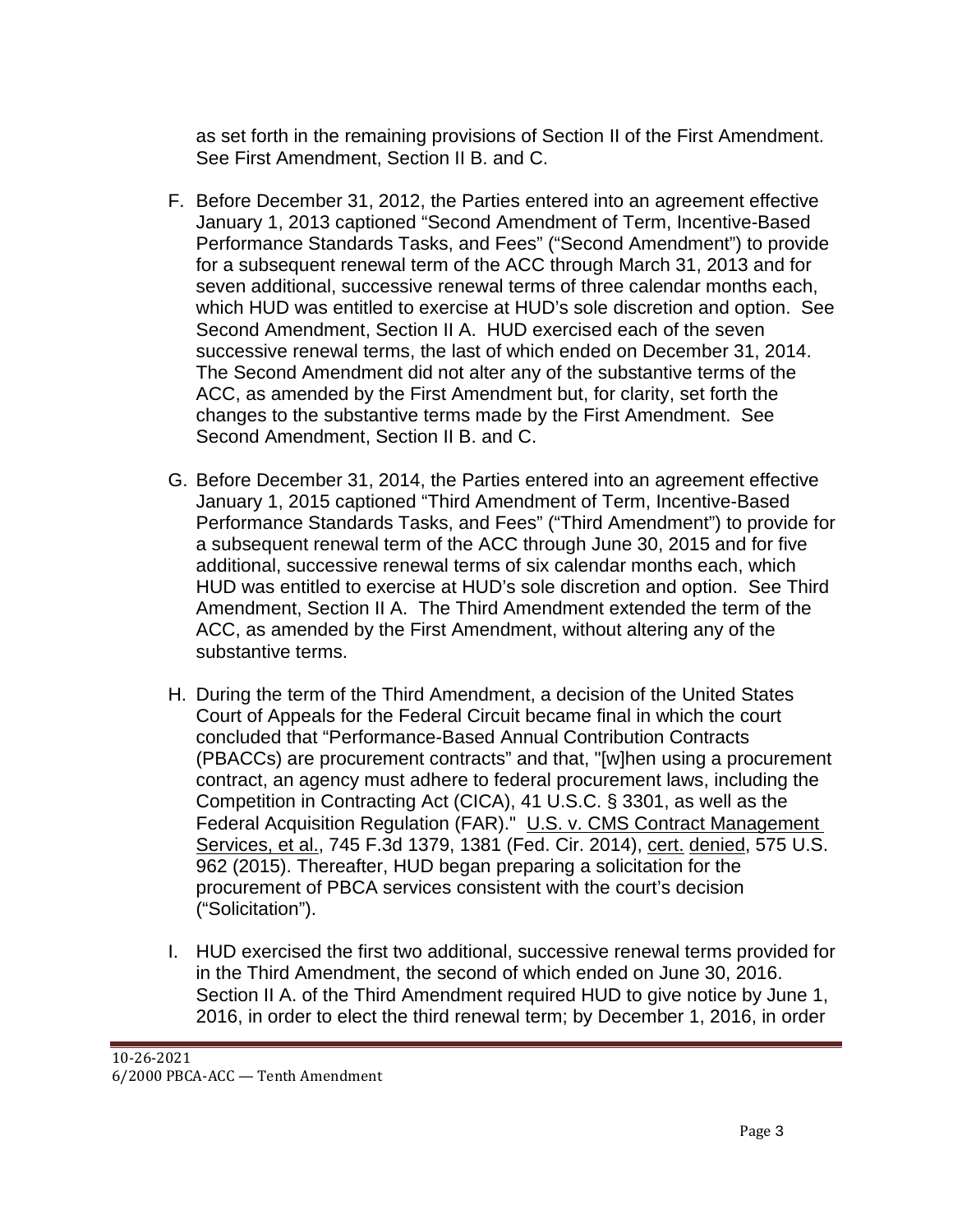to elect the fourth renewal term; and by June 1, 2017, in order to elect the fifth renewal term.

- J. Prior to June 1, 2016, the Parties entered into an agreement effective May 1, 2016 captioned "HUD's Election of All Remaining Renewal Terms under the Third Amendment -and- Fourth Amendment of Term, Incentive-Based Performance Standards Tasks, and Fees" ("Fourth Amendment"). Consistent with the applicable notice requirements in Section II A. of the Third Amendment, HUD gave notice in Section II of the Fourth Amendment of its election of the third, fourth, and fifth successive renewal terms under the Third Amendment, thus extending the term of the ACC, as amended under Section III of the Fourth Amendment, through December 31, 2017, subject to the availability of sufficient appropriations, with an option for HUD to terminate the ACC before then by giving PHAs at least 120 days' written notice.
- K. Section III of the Fourth Amendment contained provisions that amended the substantive terms of the original ACC (e.g., by reinstating Incentive-Based Performance Standard ("IBPS") Task #1 ("Management & occupancy reviews") and prescribing a method for calculating the amount by which HUD will compensate PHAs for performing IBPS #1).
- L. Before December 31, 2017, the Parties entered into an agreement effective January 1, 2018 captioned "Fifth Amendment of Term, Incentive-Based Performance Standards Tasks, and Fees" ("Fifth Amendment"), which extended the term of the ACC, as amended by the Fourth Amendment, through December 31, 2018 (see Fifth Amendment, Section II.A.), and amended the ACC by requiring the PHA to comply with all section 8 program regulations and other administrative requirements, as they may be amended from time to time, including those governing or related to Management and Occupancy Reviews ("MORs"), notwithstanding any conflict between such regulations and/or other administrative requirements and the provisions of the ACC (see Fifth Amendment, Section II.B.).
- M. Before December 31, 2018, the Parties entered into an agreement effective January 1, 2019 captioned "Sixth Amendment of Term, Incentive-Based Performance Standards Tasks, and Fees" ("Sixth Amendment"), which extended the term of the ACC, as amended by the Fifth Amendment, through June 30, 2019 (see Sixth Amendment, Section II.A.1.), subject to the availability of sufficient appropriations. Section II. further provided for an initial obligation of funds by HUD under the ACC, as amended, and permitted HUD to obligate funds for the remaining portions of the six (6)-month extension term on an incremental basis.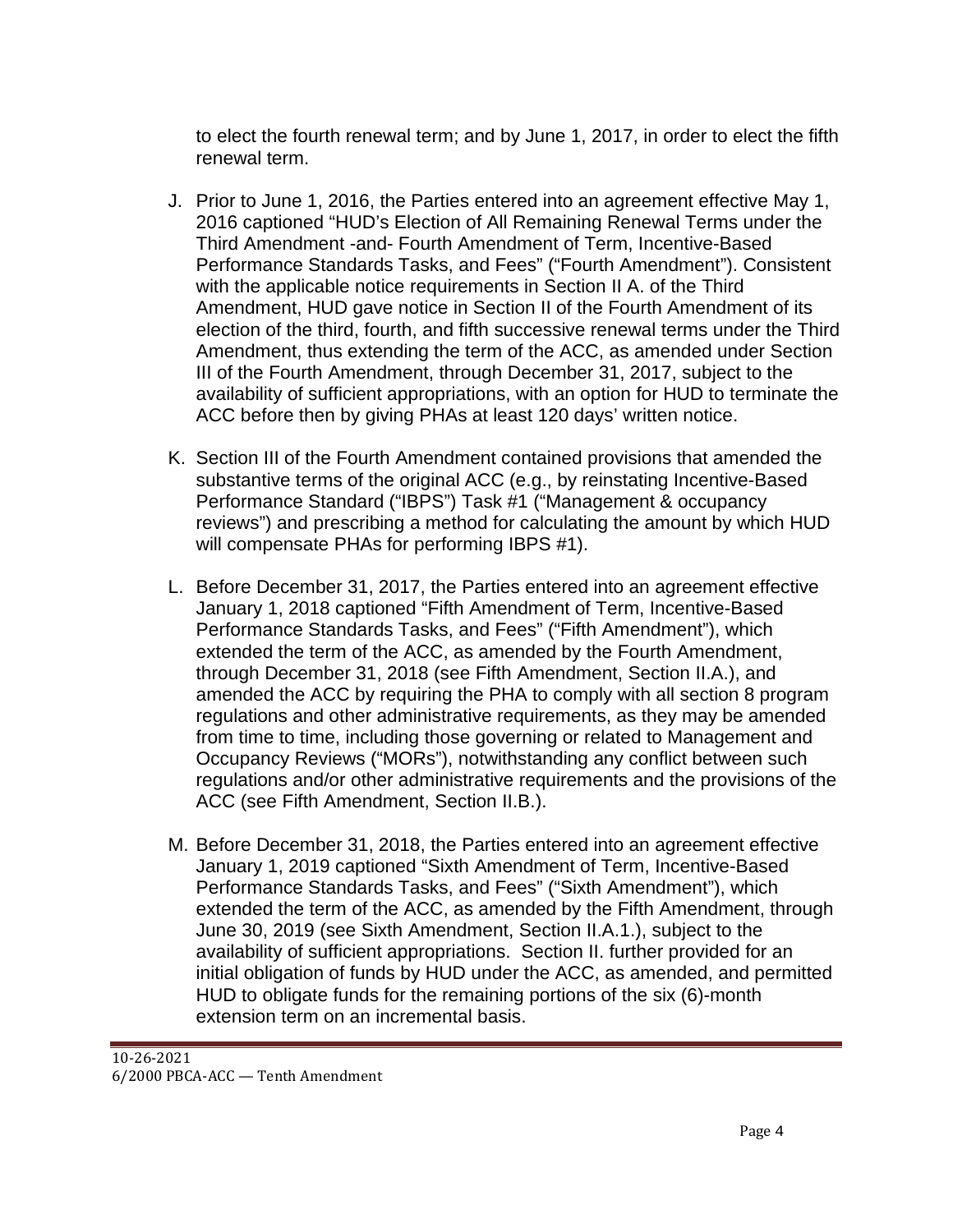- N. Before June 30, 2019, the Parties entered into an agreement effective July 1, 2019 captioned "Seventh Amendment of Term, Incentive-Based Performance Standards Tasks, and Fees" ("Seventh Amendment"), which extended the term of the ACC, as amended by the Sixth Amendment, through September 30, 2019 (see Seventh Amendment, Section II.A.1.), subject to the availability of sufficient appropriations. Section II. further provided for an initial obligation of funds by HUD under the ACC, as amended, and permitted HUD to obligate funds for the remaining portions of the three (3)-month extension term on an incremental basis.
- O. In a report accompanying the Departments of Transportation, and Housing and Urban Development, and Related Agencies Appropriations Bill for 2019, the House Committee on Appropriations expressed concerns about the relationship between the fees that PBCAs earn and the cost of performance and directed HUD "to . . . re-negotiate the current [PBCA] contracts to achieve savings while ensuring all important tasks are included." H.R. Rep. 115-750, at 92 (June 12, 2018). Likewise, the Conference Committee for the Omnibus Fiscal Year 2019 Appropriations Act contained language encouraging HUD "to work with . . . [PBCAs] to identify cost savings while ensuring continuation of all necessary tasks." H.R. Rep. 116-9, at 923 (Feb. 13, 2019).
- P. Before September 30, 2019, the Parties entered into an agreement effective October 1, 2019 captioned "Eighth Amendment of Term, Incentive-Based Performance Standards Tasks, and Fees" ("Eighth Amendment"), which extended the term of the ACC, as previously amended by the Seventh Amendment and as further amended by the Eighth Amendment, through January 31, 2021 with the option by HUD to further extend it for up to two additional and successive terms of six (6) calendar months each, subject to the availability of sufficient appropriations and other conditions, as stated in the Eighth Amendment.<sup>2</sup>

<sup>&</sup>lt;sup>2</sup> During the term of the Eighth Amendment, Congress enacted the Coronavirus Aid, Relief, and Economic Security Act ("CARES Act"), Pub. L. 116-136 (approved March 27, 2020), Division B— Emergency Appropriations for Coronavirus Health Response and Agency Operations, Title XII of which provides for an additional amount of \$1,000,000,000 under the heading "Housing Programs – Project-Based Rental Assistance" "to prevent, prepare for, and respond to coronavirus, including to provide additional funds to maintain normal operations and take other necessary actions during the period that the program is impacted by coronavirus, for assistance to owners or sponsors of properties receiving project-based assistance pursuant to section 8 of the United States Housing Act of 1937" ("Supplemental Appropriation").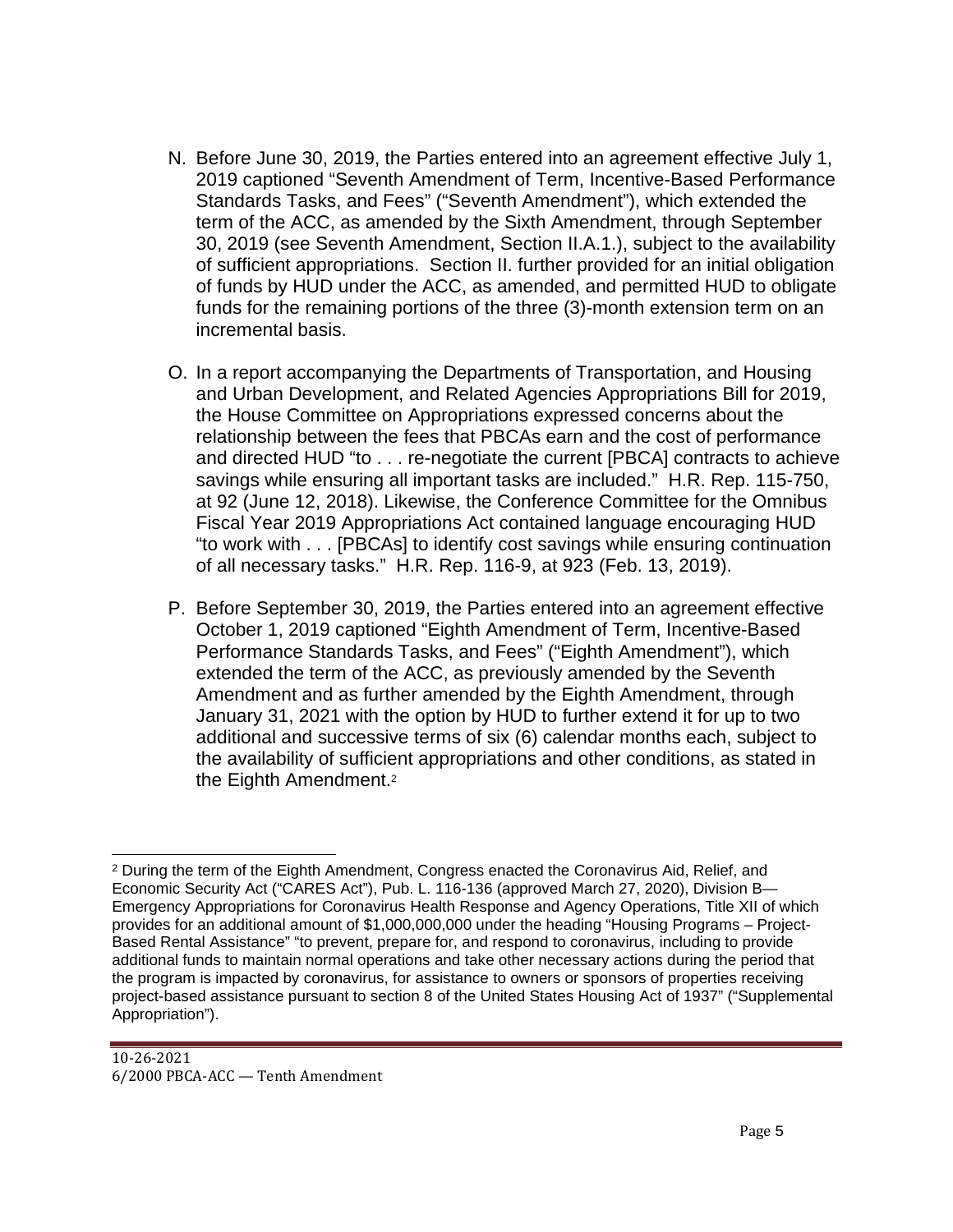- Q. The Parties subsequently entered into an agreement effective July 20, 2020, captioned "Ninth Amendment of Term, Incentive-Based Performance Standards Tasks, and Fees" ("Ninth Amendment"), which further amended the ACC, as amended by the Eighth Amendment, to task the PHA with processing requests for funds under the Supplemental Appropriation from owners of Section 8 properties for permissible expenditures in accordance with the Supplemental Appropriation and with HUD regulations and other requirements.
- R. Consistent with the applicable notice requirements in Section II A. of the Eighth Amendment, HUD gave notice on or around November 3, 2020, of its election of the two additional and successive terms of six (6) calendar months each, thus extending the term of the ACC through January 31, 2022, subject to the availability of sufficient appropriations.
- S. Unless otherwise stated, each reference to the ACC in the remaining portions of this Tenth Amendment is to the original ACC, as amended by the Ninth Amendment.
- **II. AMENDMENT.** Notwithstanding any provision of the ACC to the contrary, the Parties agree to amend and hereby do amend the ACC as follows:
	- A. TERM AND FUNDING OF ACC
		- 1. The ACC, as amended herein, is hereby extended for a subsequent term of twelve (12) months, beginning on February 1, 2022, and ending on January 31, 2023 ("Extension Term"), with the option by HUD to further extend it for up to four additional and successive extension terms of six (6) calendar months each (collectively, "Additional Extension Terms"), subject to the availability of sufficient appropriations and further subject to the remaining paragraphs of this Section II. A.
		- 2. Upon execution by HUD of this Tenth Amendment, HUD will obligate funds in an amount sufficient to make payments for an initial increment of the Extension Term and will provide the PHA with written notice of the amount of the obligation and of the approximate period of time within the Extension Term to which it will be applied. HUD will provide additional funding for the remaining increment, or for each of the remaining increments, of the Extension Term (or of the Additional Extension Term, as applicable) subject to the availability of sufficient appropriations. When such appropriations are available, HUD will obligate additional funding and will provide the PHA with written notice of the amount of each such additional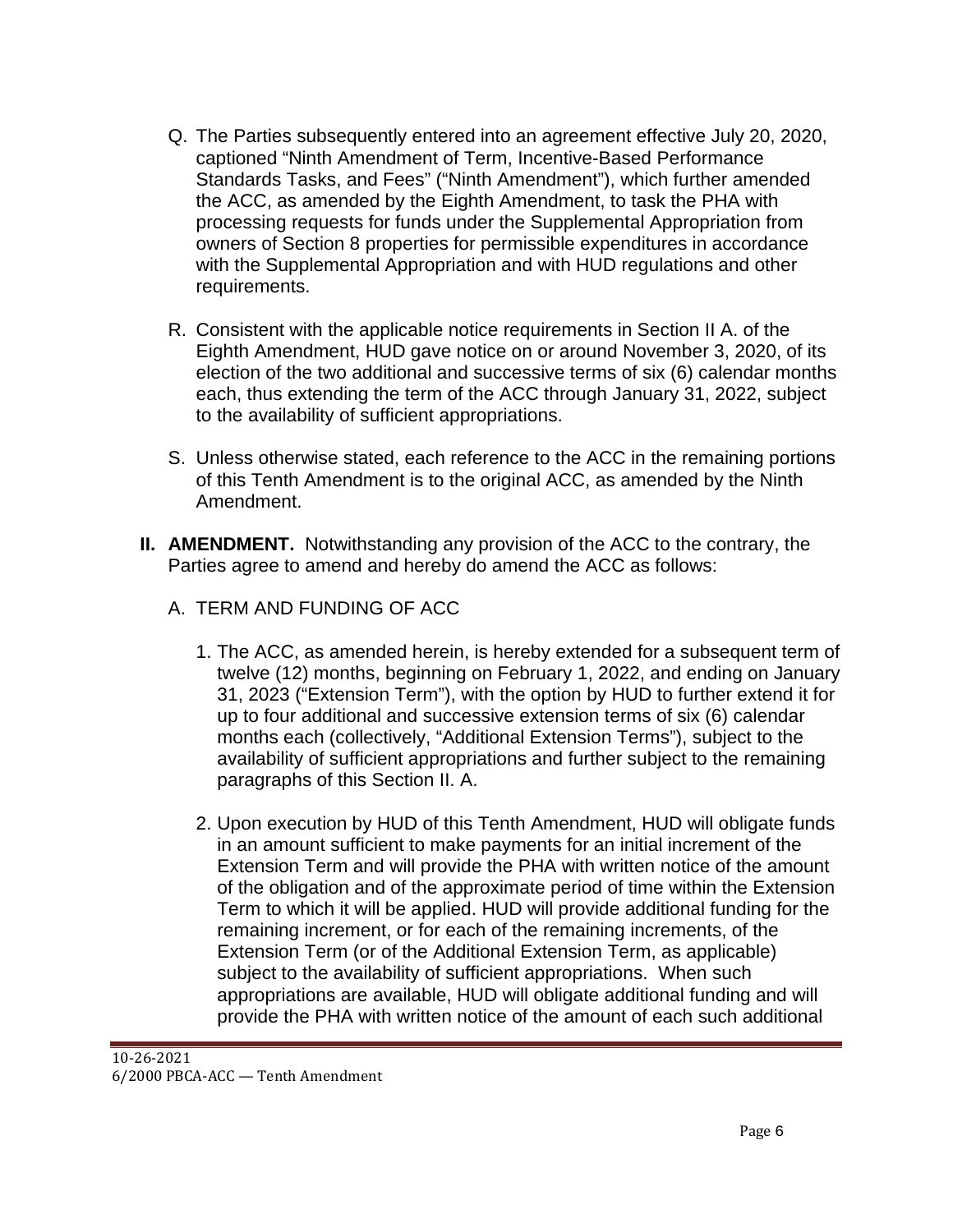obligation and of the approximate period of time within the Extension Term (or within the Additional Extension Term, as applicable) to which it will be applied.

- 3. Any extension of the ACC, as amended herein, for any Additional Extension Term(s) shall be exercised in HUD's sole discretion, at HUD's sole option, and without any requirement of consent, agreement, or acknowledgment by the PHA, provided that HUD gives notice to the PHA as set forth below.
- 4. The first Additional Extension Term, if elected by HUD, shall begin on February 1, 2023, and end on July 31, 2023 ("First Additional Extension Term"). If HUD elects to exercise the option to extend the ACC, as amended herein, for this First Additional Extension Term, HUD shall give written notice to the PHA on or before January 1, 2023.
- 5. The second Additional Extension Term, if elected by HUD, shall begin on August 1, 2023, and end on January 31, 2024 ("Second Additional Extension Term"). If HUD elects to exercise the option to extend the ACC, as amended herein, for this Second Additional Extension Term, HUD shall give written notice to the PHA on or before July 1, 2023.
- 6. The third Additional Extension Term, if elected by HUD, shall begin on February 1, 2024, and end on July 31, 2024 ("Third Additional Extension Term"). If HUD elects to exercise the option to extend the ACC, as amended herein, for this Third Additional Extension Term, HUD shall give written notice to the PHA on or before January 1, 2024.
- 7. The fourth Additional Extension Term, if elected by HUD, shall begin on August 1, 2024, and end on January 31, 2025 ("Fourth Additional Extension Term"). If HUD elects to exercise the option to extend the ACC, as amended herein, for this Fourth Additional Extension Term, HUD shall give written notice to the PHA on or before July 1, 2024.
- 8. If HUD completes or anticipates completing the Solicitation referenced in Section I.H. before the expiration of the Extension Term, or of any of the Additional Extension Terms, if exercised by HUD, HUD shall have the unilateral right, which HUD may exercise in its sole discretion, at its sole option, and without the consent, agreement, or acknowledgment of the PHA, to terminate this ACC, as amended herein, by providing the PHA written notice of such termination at least one hundred and twenty (120) calendar days before the date on which HUD elects to terminate the ACC.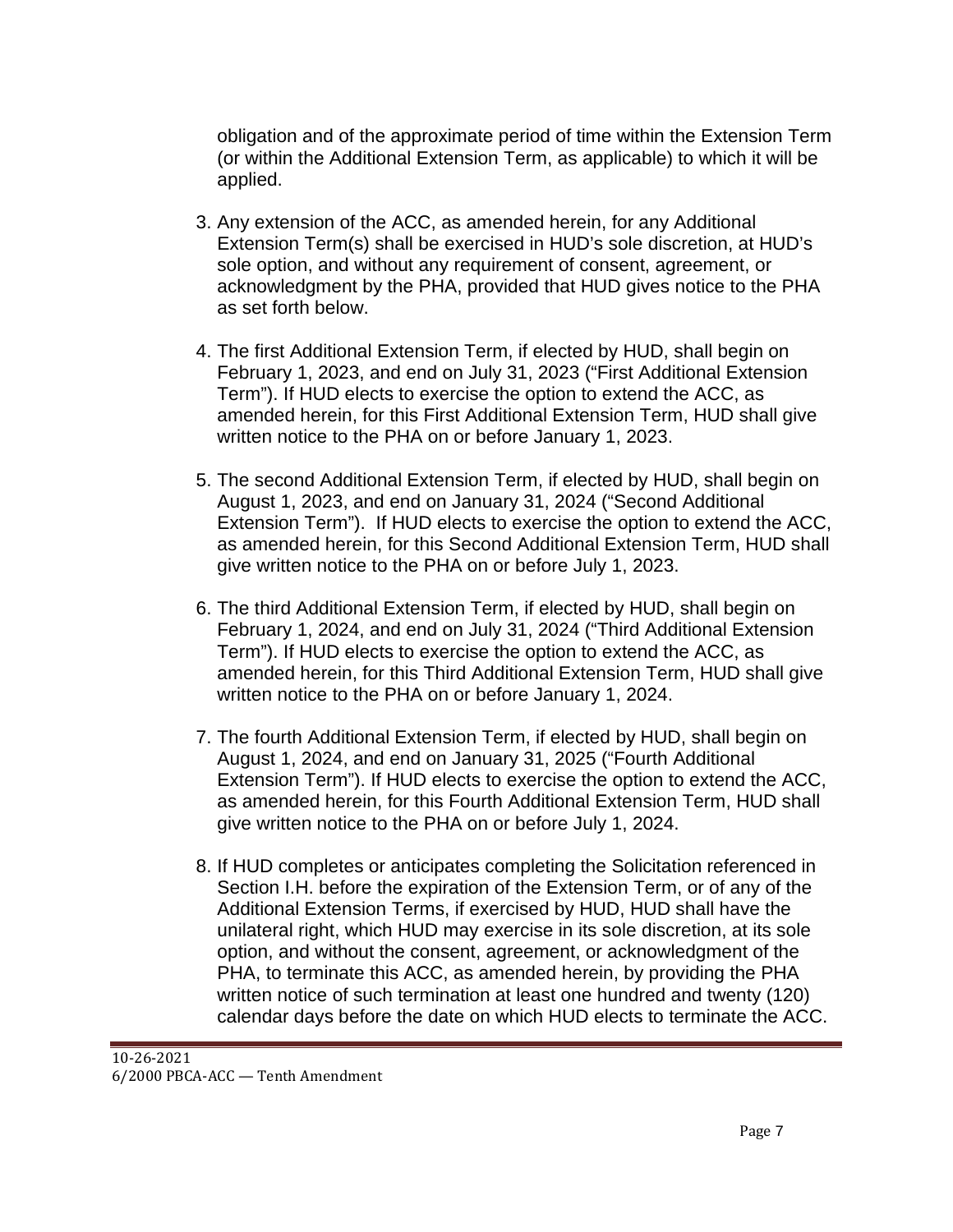9. HUD may provide written notice to the PHA wherever required in this Tenth Amendment by e-mail, pdf, or facsimile.

## B. TRANSITION-OUT PERIOD

- 1. If HUD issues written notice to the PHA that it has completed or anticipates completing the Solicitation, a one hundred and twenty (120) calendar day Transition-Out period shall begin on the date specified in HUD's notice. The remaining paragraphs in this Section II. B. shall apply if HUD issues such notice.
- 2. The PHA shall employ sufficient personnel to ensure both full, continued compliance with the terms of the ACC, as amended herein, and an orderly transition of tasks and responsibilities to the successor Contractor ("Contractor").
- 3. The PHA shall provide an orderly transition of work acceptance and accomplishment so that the Contractor may take full control of the tasks by the end of the corresponding Transition-In period under the Solicitation.
- 4. The PHA shall communicate with the Contractor to ensure a successful transition of responsibility of tasks. These communications shall include but not be limited to transmitting information regarding the following: (a) any properties that are currently out of compliance with HUD requirements; (b) any special circumstances specific to particular HAP Contracts and to the Section 8 program, in general; and (c) any other subjects, matters, or issues that require particular attention or as HUD may direct.
- 5. As HUD transfers responsibility for properties to the Contractor, as outlined in HUD's Transition Guide (which HUD will provide the PHA by the beginning of the Transition-Out period), the PHA shall no longer have primary responsibility for tasks associated with such properties but may be requested to respond to inquiries and/or to provide non-proprietary information to the Contractor and/or to HUD through the end of the Transition-Out period.

## **III. INCONSISTENCY WITH ACC**

A. In the event of any inconsistency between the terms of the ACC and the terms of this Tenth Amendment, the terms of this Tenth Amendment shall govern.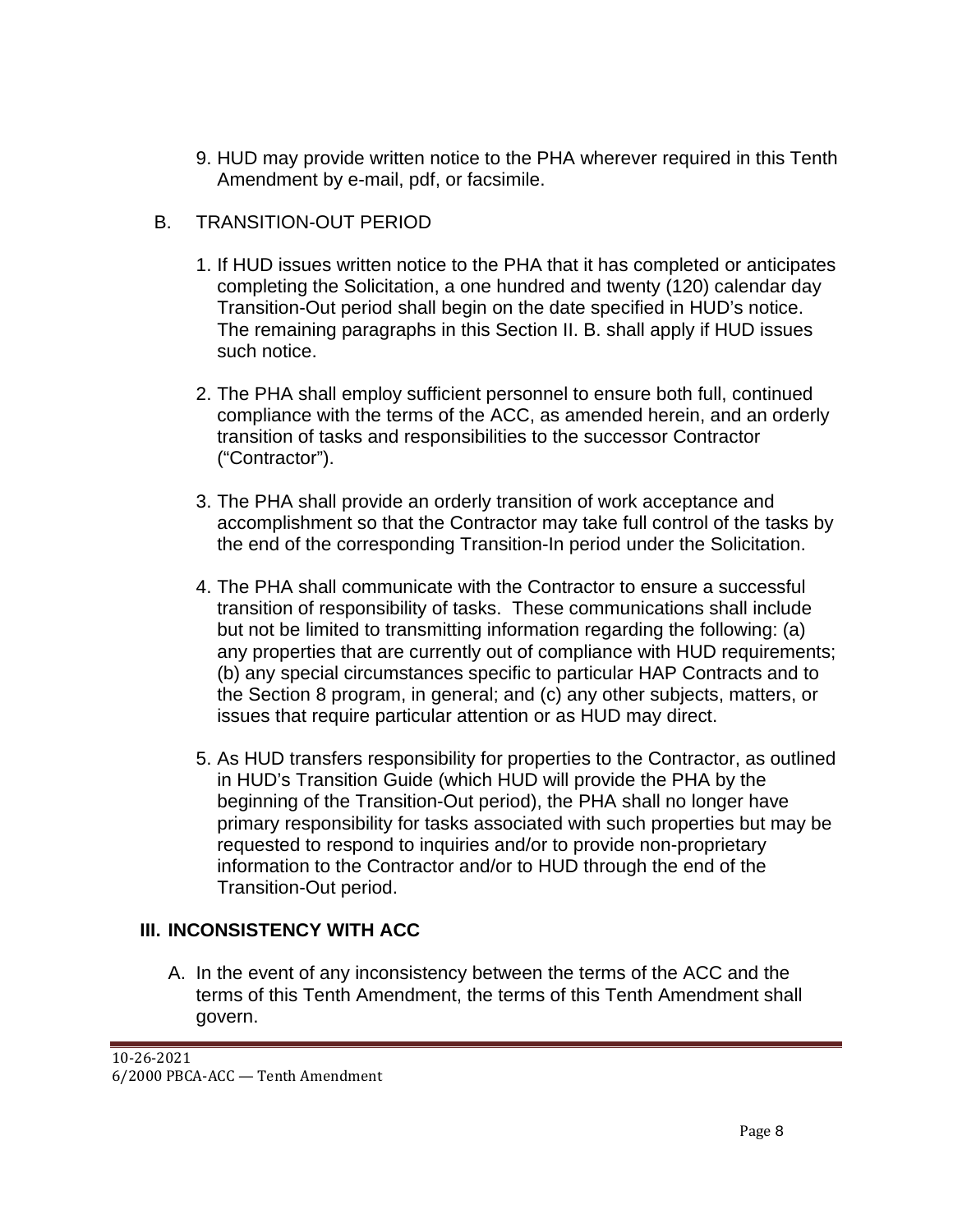B. All terms of the ACC that are not inconsistent with the terms and provisions of this Tenth Amendment shall continue in full force and effect.

#### **IV. ALL OTHER TERMS**

All other terms of the ACC shall remain the same.

#### **V. NO IMPAIRMENT OF PHA'S RIGHTS**

Nothing in this ACC, as amended herein, shall be construed to impair, limit, or otherwise affect any rights that the PHA may have, or to constitute a waiver of any rights that the PHA may have, in connection with any Solicitation published during the Extension Term or any Additional Extension Term.

#### **VI. EFFECTIVE DATE**

This Tenth Amendment shall become effective on February 1, 2022.

*[The remainder of this page has been left blank intentionally.]*